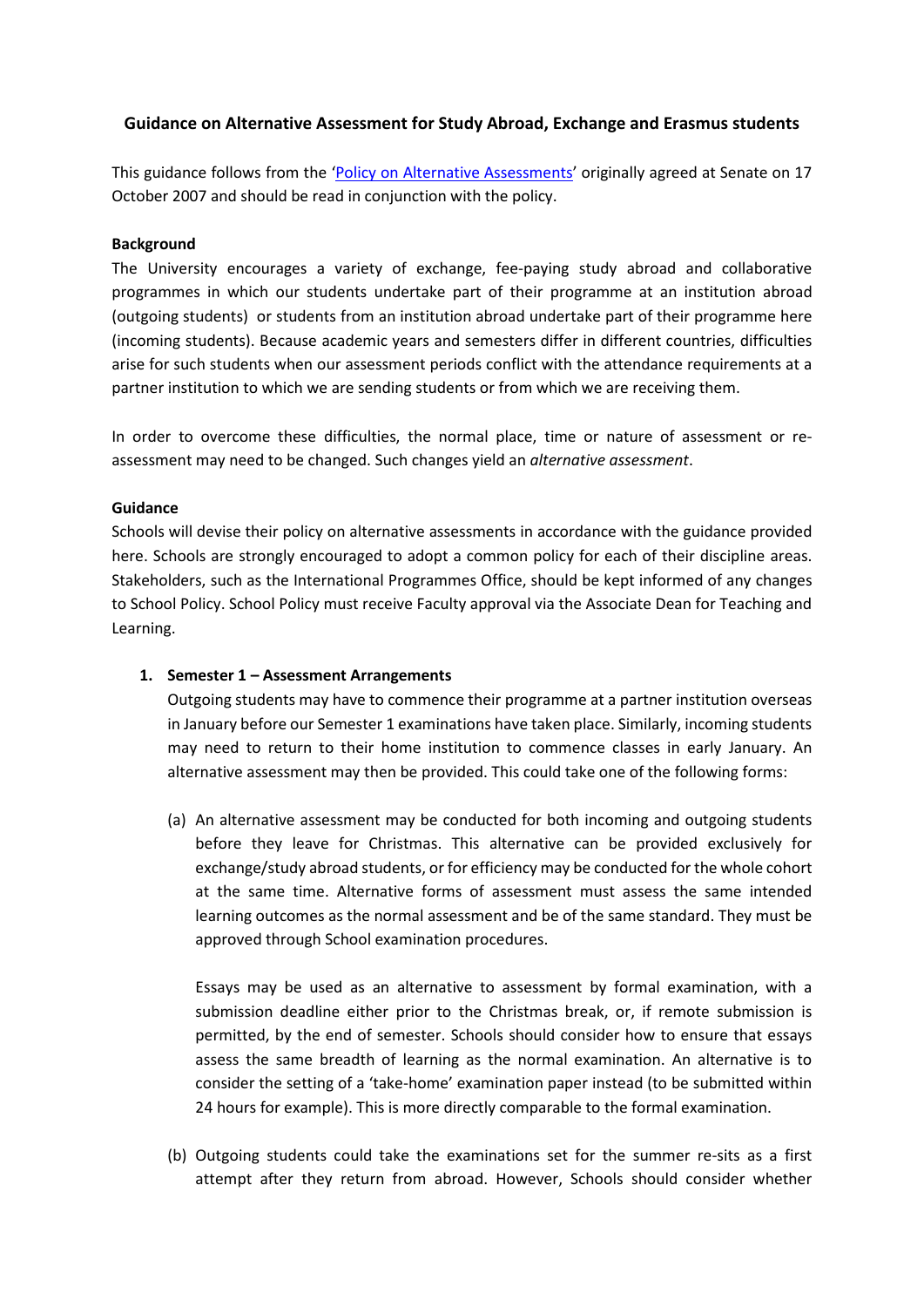assessment in a different format at an earlier date would reduce the pressure on the students.

(c) Where there is no alternative to a formal examination, outgoing students may, in exceptional circumstances, be allowed to take their Manchester examinations at the partner institution. Similarly, incoming students may be permitted, in exceptional circumstances, to sit the Manchester examinations back at their home institution. However, such an arrangement should only be adopted as exceptions. It should not form the standard practice of a School, as it places considerable demand on the goodwill of the partner institution (requiring room bookings, invigilation and couriering of exam scripts); incurs additional costs; and places an additional burden on outgoing students in particular when they are settling-in and trying to cope with jet-lag and culture shock. Additionally, many incoming fee-paying study abroad students come from institutions with whom we do not have any formal partnership, or via third party providers where there is no contact with a home institution to facilitate such an arrangement.

#### **2. Semester 2 – Assessment Arrangements**

Incoming study abroad/exchange students are not permitted to take any form of alternative assessment in semester 2, unless the assessment is offered as standard to all students on a course unit. Outgoing students are also unlikely to need to be at a partner institution before the end of the Manchester semester 2 examination period.

#### **3. Re-sit Period – Assessment Arrangements**

Outgoing students who fail a unit here and are required to undergo re-assessment may have to attend a partner university in the summer before our re-sit examination period. Where the period abroad does not form a compulsory part of the student's degree programme, the failure of an examination may require the student to withdraw from the exchange; every effort should be made to identify re-sit candidates as early as possible. Since exchanges cannot always be cancelled at short notice, or may form a compulsory part of the degree programme, Schools should consider whether to allow such students to undergo re-assessment in a different format before they start their exchange, or to take the re-sit examination after they finish, instead of requiring them to return from their exchange for the re-sit.

Incoming students who fail a unit here for which a re-sit examination or re-assessment is offered must be provided with the opportunity to complete the re-sit/re-assessment. Re-sit examinations must be undertaken in Manchester except in exceptional circumstances.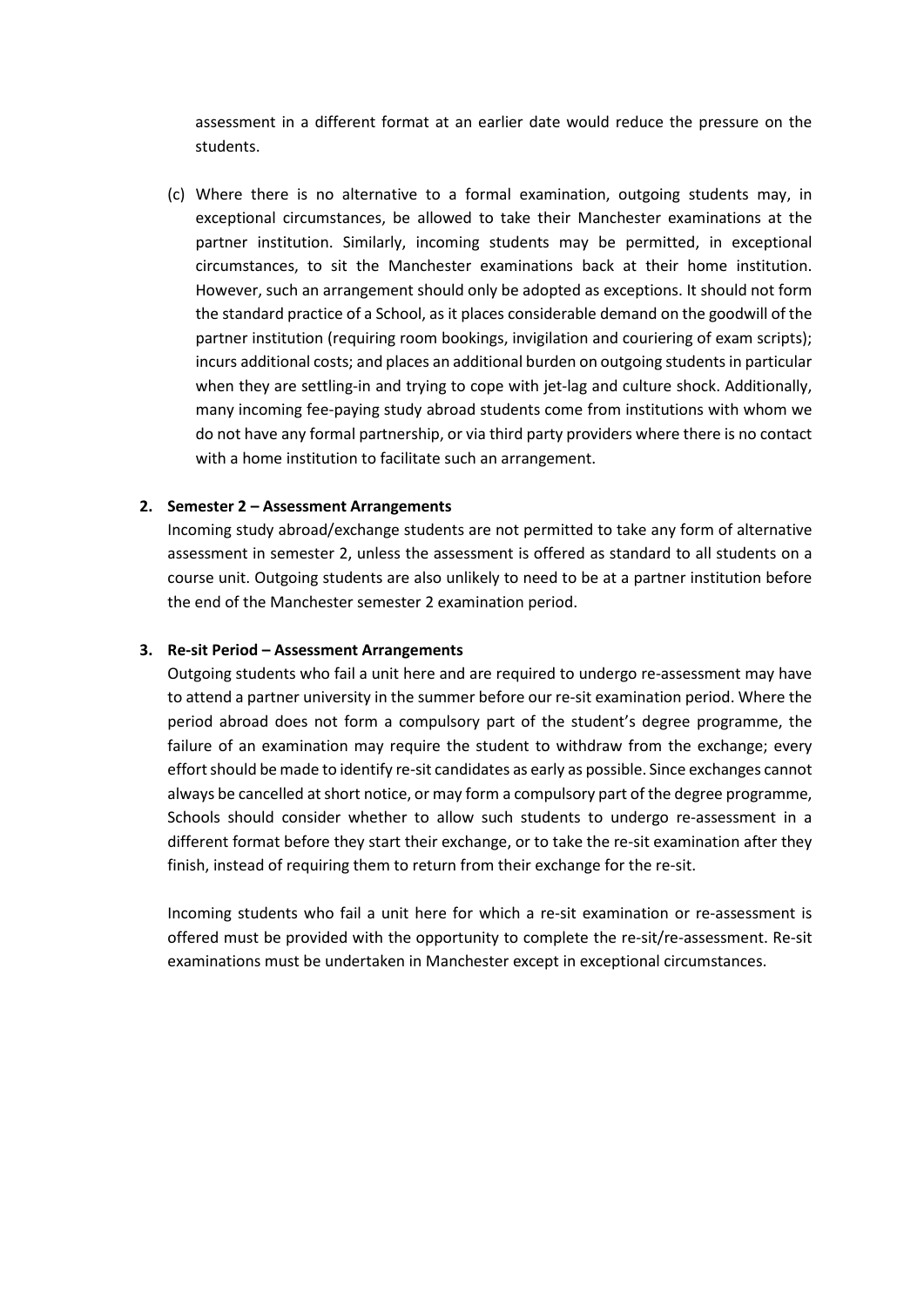# **International Programmes Office – Principles on Alternative Assessment for Incoming Study Abroad/Exchange Students**

The Principles on Alternative Assessment for incoming students is determined by the International Programmes Office, as the owning administrative department for these students.

# **Policy:**

- 1. In order for an incoming study abroad/exchange student to be eligible for alternative assessment, all three of the criteria below must apply:
	- A student's programme of study at UoM ends in January; AND
	- A student's home university's spring semester has a start date earlier than the official end date of UoM's semester 1;
		- AND
	- The subject area at UoM permits alternative assessment
- 2. It is not possible for any students whose study at UoM ends in June (either because they have studied at UoM for semester 2 only (January-June) or for a full academic year (September-June) to have any form of alternative assessment, unless this alternative is offered as standard to all students on a course unit.
- 3. Alternative Assessment is ONLY permitted where a clash of semester dates between UoM and a student's home university mean that a student would be late for the start of the January semester back at home. It is not possible for alternative assessment to be granted for any other reason (e.g. to begin internships, to start summer programmes, to attend family events etc.).
- 4. Students who need alternative assessment must complete an application form as part of their online application for the exchange/study abroad programme, and this form must state the start date of their home university's semester 2. It must be signed by an adviser at the home university. After the add/drop period, the International Programmes Office will send a list of students who are eligible for alternative assessment to relevant Schools. Some Schools may require a separate alternative assessment form to be completed, and students must comply with this requirement where this is the case. Schools are responsible for devising the alternative assessment, and for advising students directly of the format and relevant submission deadlines.
- 5. If a student is eligible to take alternative assessment, and needs to change their course units for any reason during the add/drop period, they are responsible for ensuring that they do not select any new course units in subject areas which do not permit alternative assessment (e.g. Economics, Engineering).